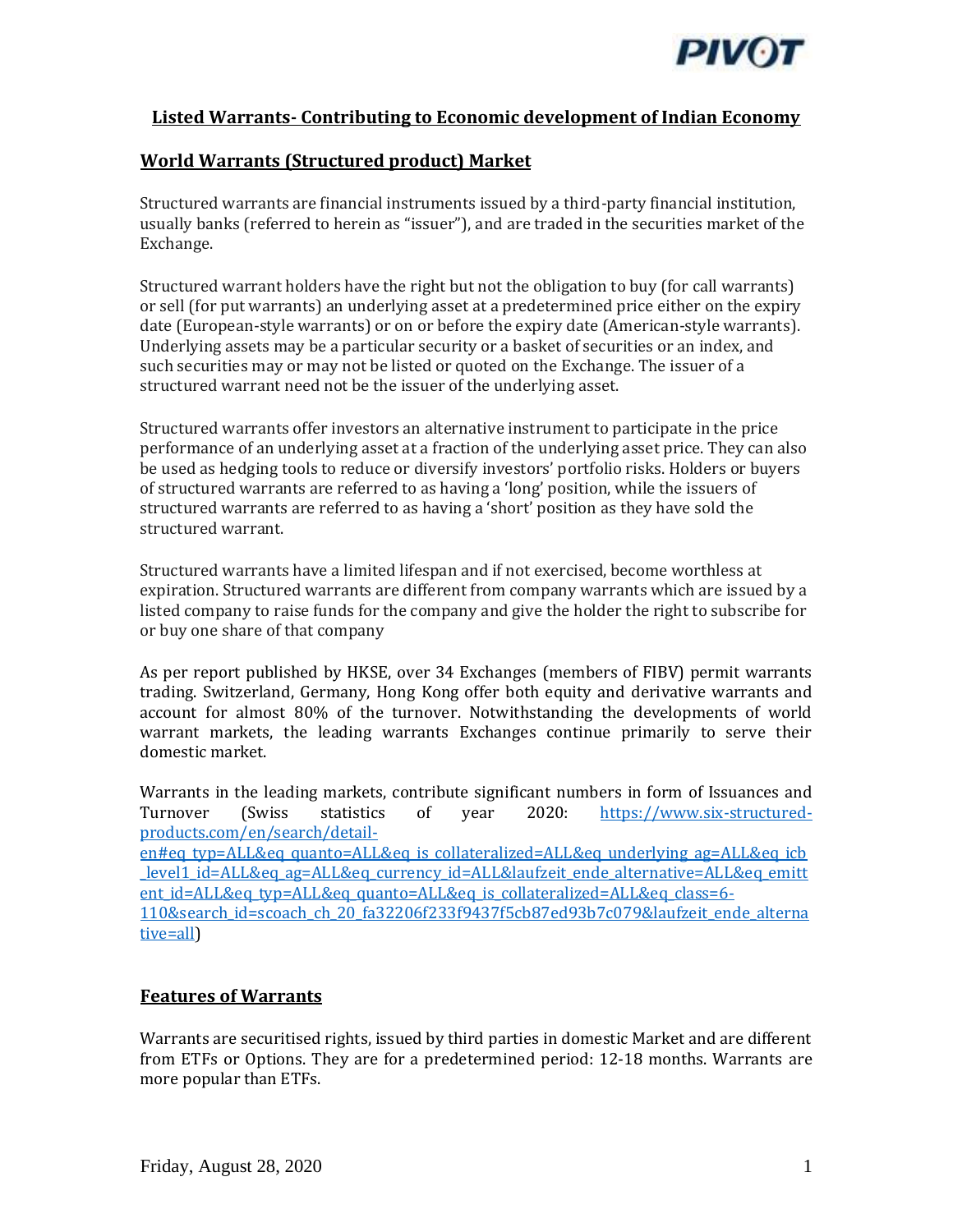

The exercise price, or strike price, expiration date, exercise ratio as well as the underlying's market price constitute a warrant's key characteristics. Warrants can only be exercised if they are in the money, i.e. if the underlying price is higher than a call warrant's strike price or lower than a put warrant's strike price.

Enables Exchange, Depository, Clearinghouse, Brokerages, Investment banks, banks, Custodians to expand product base, market share, participate in capital formation develop revenue lines.

Issuers prefer Warrants over convertibles, Options and ETFs given the ease in trading and settlement, a fixed time frame of 12-18 months, ready acceptability by domestic investors, low cost of raising funds for fixed terms, expanding product range.

#### **Switzerland:**

[https://www.ceicdata.com/en/switzerland/six-swiss-exchange-listed-securities/listed](https://www.ceicdata.com/en/switzerland/six-swiss-exchange-listed-securities/listed-securities-six-swiss-exchange-leverage-warrants)[securities-six-swiss-exchange-leverage-warrants](https://www.ceicdata.com/en/switzerland/six-swiss-exchange-listed-securities/listed-securities-six-swiss-exchange-leverage-warrants)

#### **Hong Kong:**

Hong Kong is the world's most actively-traded market for structured products. ADT of CBBCs, DWs and warrants was \$18.0 billion, accounting for 21 per cent of total market turnover. In particular, ADT of CBBCs reached a record high of \$8.1 billion in 2019, up 9 per cent from 2018. A new product type being the first in Asia, Inline Warrants, was launched in July 2019. Inline Warrants complement HKEX's Strategic Plan in developing Hong Kong into a trading hub for structured products in the Asia Pacific time zone and offer an alternative investment product to serve different trading strategies. As at 31 December 2019, 922 Inline Warrants were listed.

#### +++++++++++++

## **Listed Warrants: Contributing to Capital markets development of India**

#### **Introduction**

SEBI set the Roadmap for development of Capital Market. The NSE, NSCCL and NSDL have led the significant developments in India's capital formation and economic growth. The Global leadership position of NSE in derivatives has been scripted worldwide. The Indian intermediaries and Investors (mostly retail) have embraced complex products and lapped the variety now available. The said SROs ensured that in the T+2 scenario, Risk management systems were amongst the best in the world, in geographically daunting scenario while banking was evolving. The developments in banking augurs well for further developments of Capital Markets.

This note dwells on a considering introducing listed Warrants in India- especially as the Equity, derivatives, ETF markets are highly developed and thus provide the platform for introduction of listed warrants. Notwithstanding the developments of world warrant markets, the leading warrants Exchanges continue primarily to serve their domestic market and contribute to economic development. Warrants also enable the growth of the Equity and Derivatives segment and is more popular than ETFs.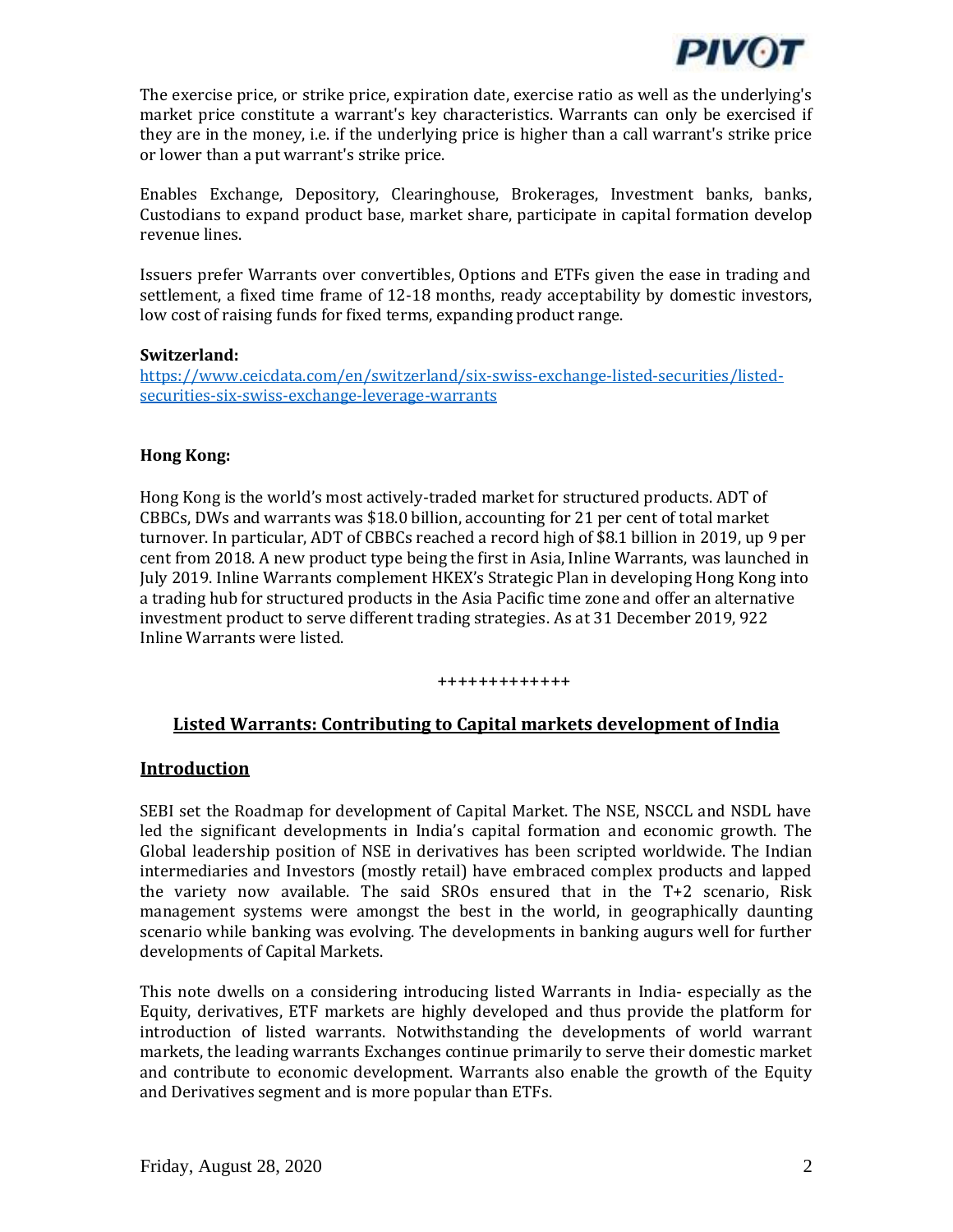

My view is, given India's giant footprints in Trading and Settlement of derivatives, Currency, Equity market, the launch of warrants will add to the products lineage and strengthen the Global position/leadership of India and thereby of the NSE, NSCCL, NSDL It supports the development of Trust and Agency business, which in turn leads to development of other segments.

Its possible that within 3 years of Launch Indian SE may rank amongst the top 5(if not the top three) Exchanges, in the world warrants market.

The Indian investor has displayed excellent understanding and dealing in complex capital markets products and will finds warrants easy to grasp and accept. Warrants leverages existing setup wrt listing, trading, clearing and settlement with the one addition aspect (creation/exercise process), thus reducing complexity and time to market.

The note provides an overview of the world warrants market, key aspects, and opportunity space for SROs and intermediaries. It does not dwell on the operational aspects (dealt separately).

## **World Warrants Market**

Switzerland, Hong Kong (HK), Germany the three top exchanges, offers both equity and derivative warrants. The three Exchanges recorded an annual growth of 20% in turnover in this segment. Six Top Stock exchanges represent 90% of the aggregate warrant turnover.

In HK and Germany derivative warrants contribute the majority of warrant turnover. The rising popularity of warrants in Switzerland is increasingly reflected from the fact that approx 15200 listed warrants exist. In recent years derivative warrants is more popular than equity in Hong Kong (contributing almost 80% of total warrant turnover) as is in the case of Germany. Eleven of the 34 Exchanges are in Asia- Pacific, HK (introduced in 1977) the largest being 4 times larger than the second best, Thailand.

## **Warrants traded on the Key Exchanges:**

- Swiss: Equity, basket, index, bond
- Germany: Equity, Covered, basket, index, bond, options and futures, currency, commodity
- Hong Kong: Equity, derivatives-index, currency, others

## **Features of Warrants**

- 1. Structured Listed Warrants are securitised rights, issued by third parties (thus not same as options), usually Finance houses/Investment or Universal Banks. Warrants a derivative, has been in existence for many years, it tested and growing. Warrants are like Local Notes issued in domestic Market.
- 2. Enables Exchange, Depository, Clearinghouse, Brokerages, Investment banks, banks, Custodians to expand product base, market share, develop other products, add to revenue lines.
- 3. Warrants are more popular than ETFs.
- 4. Warrants find favor with Retail investors and represent a large proportion of total trading (see attached statistics). Also targeted at Institutional Investor.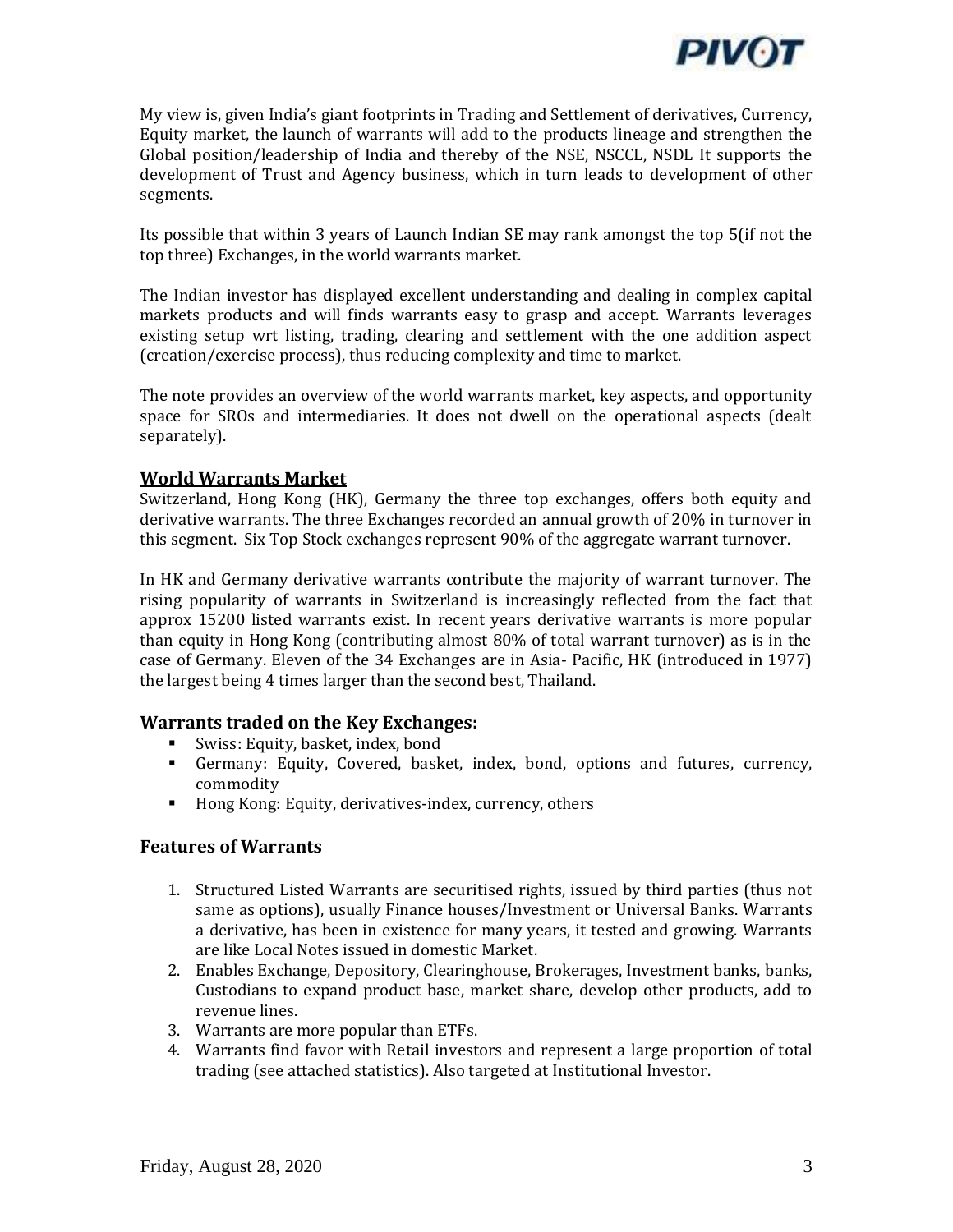

- 5. Normally issued with a 12-18 months expiry date and mostly American Style (exercised anytime during lifecycle of the warrant), they are popular products, aimed for the domestic markets.
- 6. A warrant is a right but not an obligation to buy (call) or sell (put) an underlying instrument (stock, index, structured product) within a given time span and at a fixed price.
- 7. It differs from options as the issuer is not an Exchange and follows a listing process. The product is also of longer shelf life and sits between Options (3 months period) and equity (open period).
- 8. If an investor believes that the underlying instrument's price will rise in future, he could actually consider buying the underlying directly. Still, small investors often decide to rather buy a call warrant, as in relative terms, warrant prices generally rise more steeply that those of their underlying instruments.
- 9. The exercise price, or strike price, expiration date, exercise ratio as well as the underlying's market price constitute a warrant's key characteristics. To a large extent, these factors determine the warrant's value. Another factor is the market's expectation of the underlying instrument's future price development. This factor is reflected in the warrant's premium.
- 10. Warrants can only be exercised if they are in the money, i.e. if the underlying price is higher than a call warrant's strike price or lower than a put warrant's strike price. When exercising in-the-money index warrants, the investor receives the price difference between the index's value on expiry and the strike price, in proportion of the exercise ratio. A call warrant's price rises with the underlying price; a put warrant's price rises when the underlying price falls.
- 11. Warrants are out of the money if the underlying price is lower than a call warrants strike price or higher than a put warrant's strike price. It is pointless to exercise warrant positions that are out-of-the-money, as it is cheaper to buy/sell the underlying instrument directly in the market.
- 12. If a warrant position remains in a client deposit beyond their expiration date, the Issuer will remove them from the books as worthless. In most cases, this is not in the client's interest (unless the warrant's market value has actually fallen to zero, which can also happen!!).

## **Other Features:**

## **Issuers**

- 1. Warrant issuers use this product to provide more variety to the clients, especially in portfolio management (a fast-growing segment in India). It creates a new asset class (which is not options, nor futures).
- 2. Issuers in advanced markets use this product over convertibles, Options and ETFs given the ease in trading and settlement, a fixed time frame of 12-18 months, ready acceptability by domestic investors.
- 3. Being third parties, usually Finance houses/Investment or Universal Banks. The Issuers perform the activities similar to a company listing its shares.
- 4. Enables Issuer to issue a short-term product and raise funds for a time bound period. Helps beat inflationary borrowing. This product also serves short-term aspirations like CPs in case of Corporates.
- 5. Warrants are sold back to the issuer to crystallize the profit when 'in money"
- 6. Warrants issued are exercisable against Cash or Securities (can be domestic/ International- paving a market for trading in international securities).